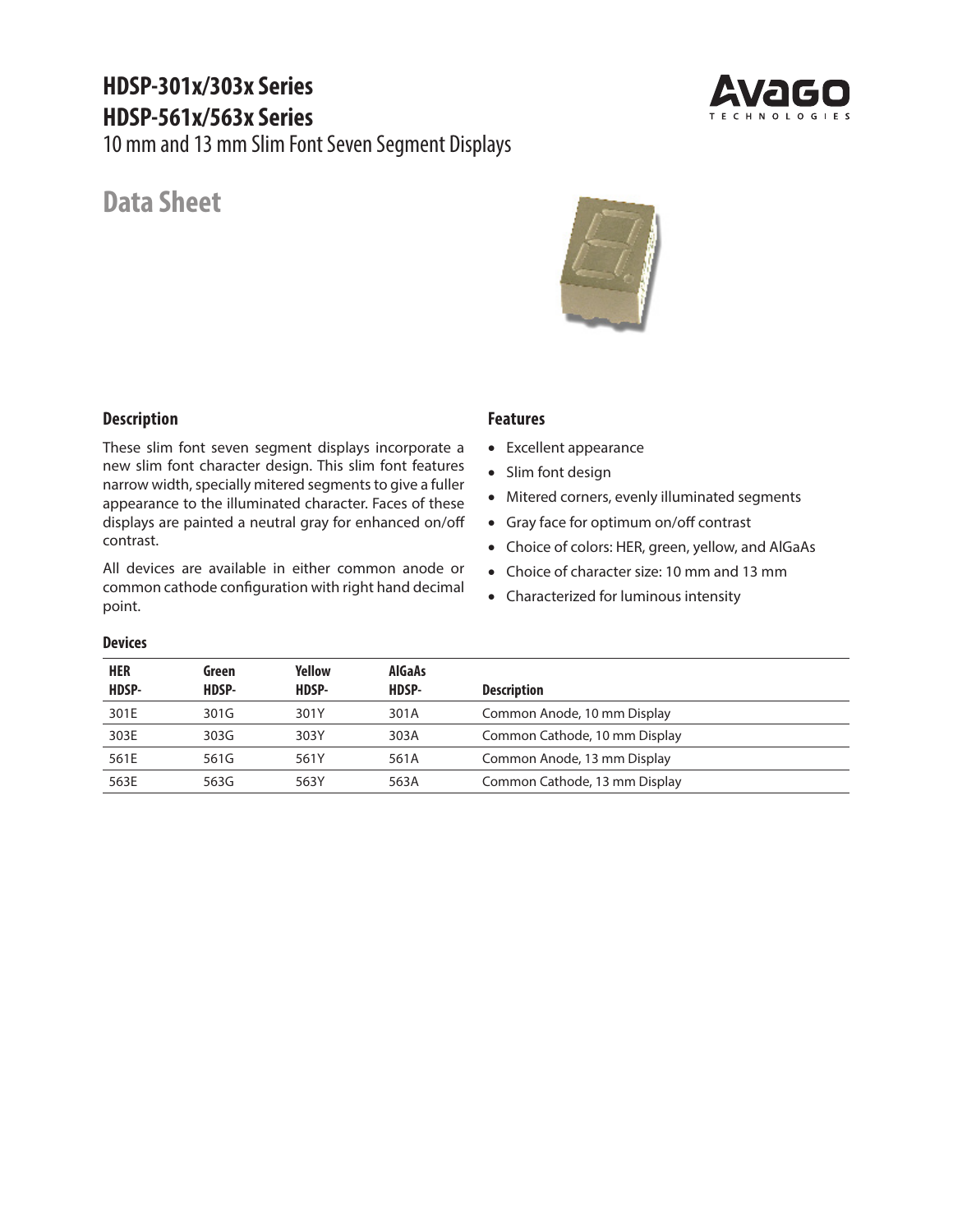### **Part Numbering System**



#### **Notes:**

- 1. For codes not listed in the figure above, please refer to the respective data sheet or contact your nearest Avago representative for details.
- 2. Bin options refer to shippable bins for a part-number. Color and Intensity Binbs are typically restricted to 1 bin per tube (exceptions may apply). Please refer to respective data sheet for specific bin limit information.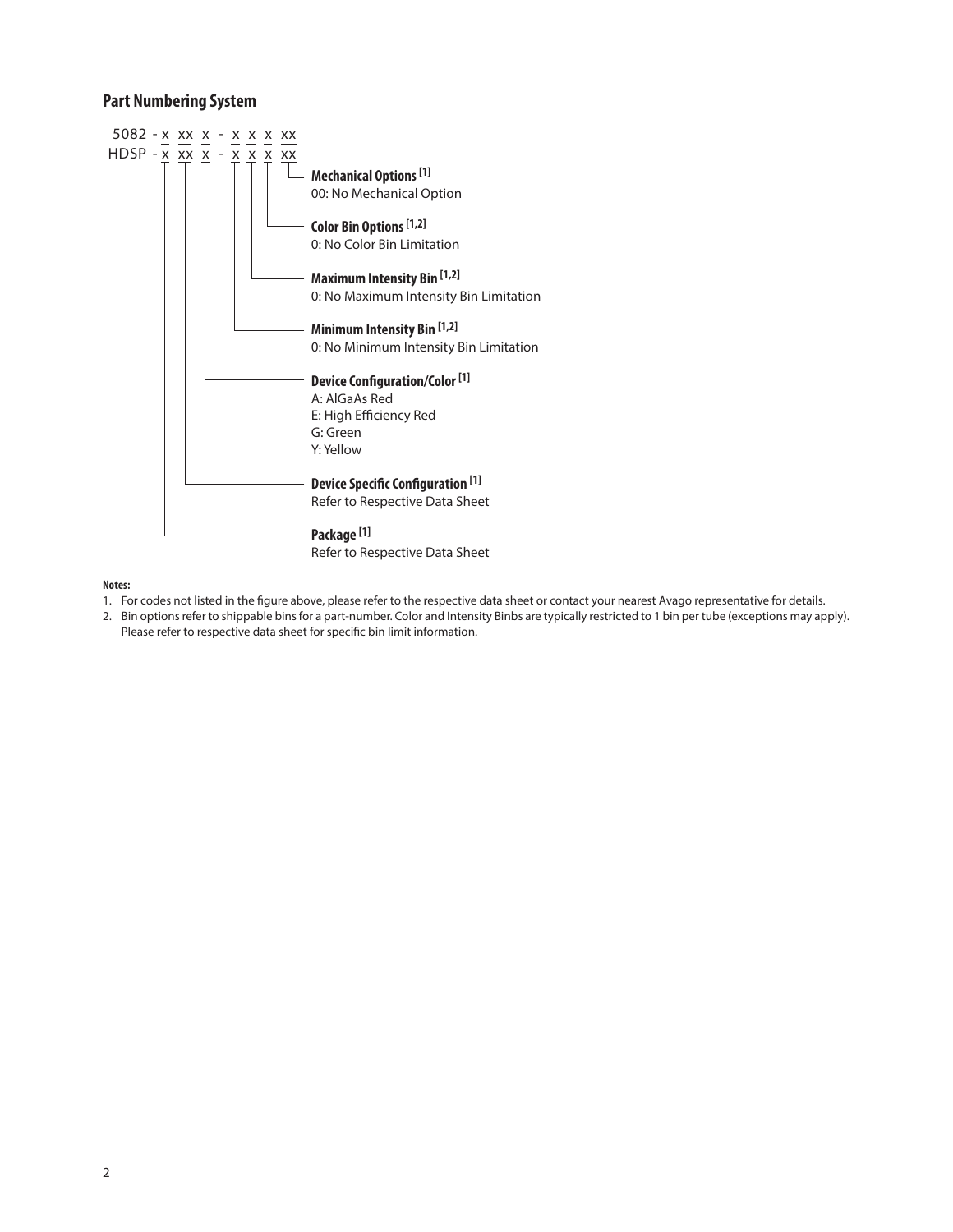### **HDSP-301x/303x Series**

#### **FRONT VIEW RIGHT SIDE**





**TOP SIDE**





Notes:

1. ALL DIMENSIONS ARE IN MILLIMETERS (INCHES).

2. TOLERANCE IS 0.25 mm (0.01 INCH) UNLESS OTHERWISE STATED.

| ͻ |                | 6<br>DP         |
|---|----------------|-----------------|
|   |                |                 |
|   | Pin            | <b>Function</b> |
|   | 1              | G               |
|   | $\overline{2}$ | F               |
|   | 3              | Common A/C      |
|   | 4              | E               |
|   | 5              | D               |
|   | 6              | <b>DP</b>       |
|   | 7              | C               |
|   | 8              | Common A/C      |
|   | 9              | B               |
|   | 10             | Α               |

**A**

**G**

**D**

**F**

**1**

+ + + + +

**2**

**3 4**

**5**

**E**

**B**

+ + + +  $\rm O^{\scriptscriptstyle +}$ 

**10**

**9 8**

**7**

**6**

**C**

**PIN 6**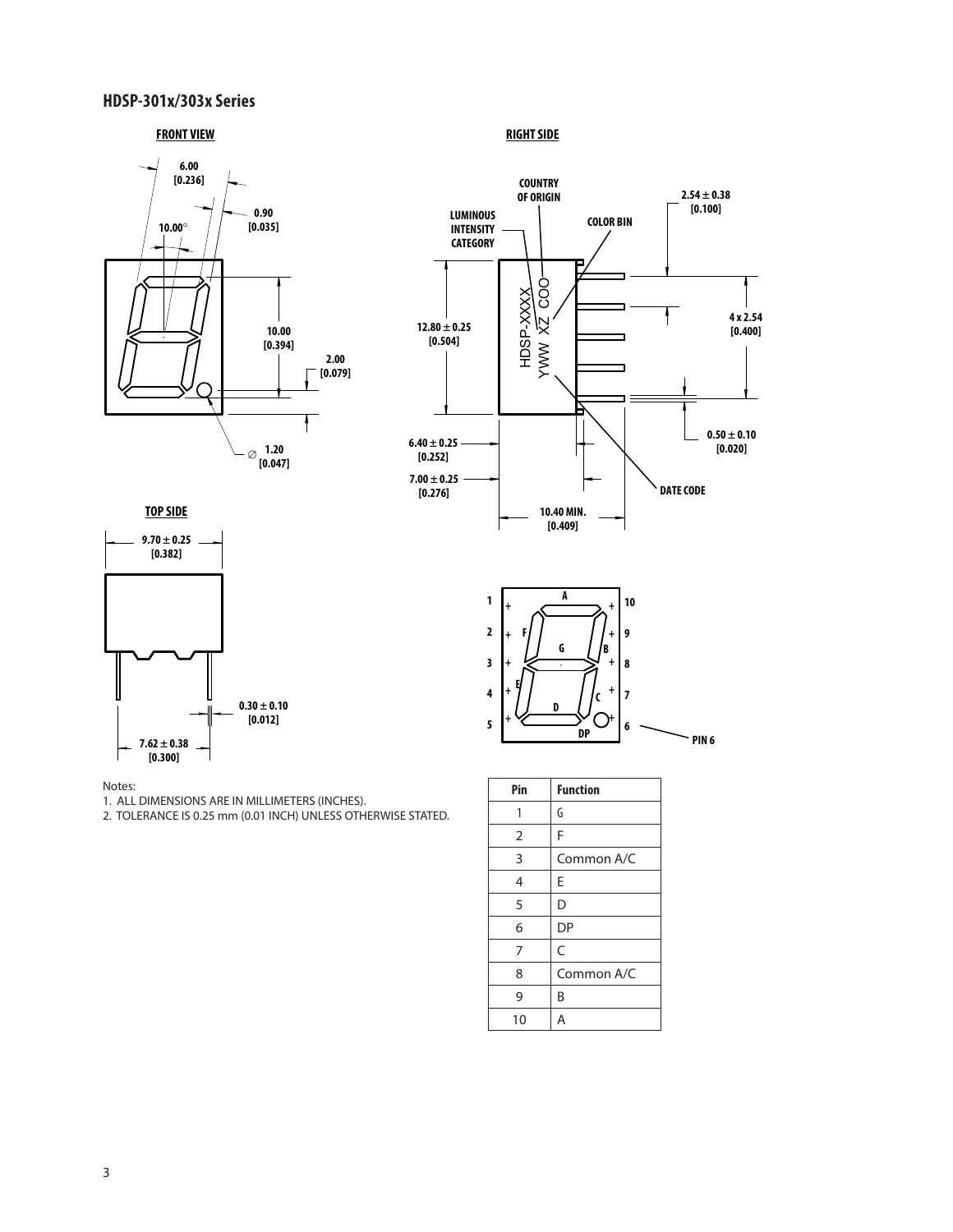### **HDSP-561x/563x Series**



3 Common A/C

8 | Common A/C

 $4 \mid C$ 5 DP  $6 \mid B$  $7$  A

 $9$  F  $10 \mid G$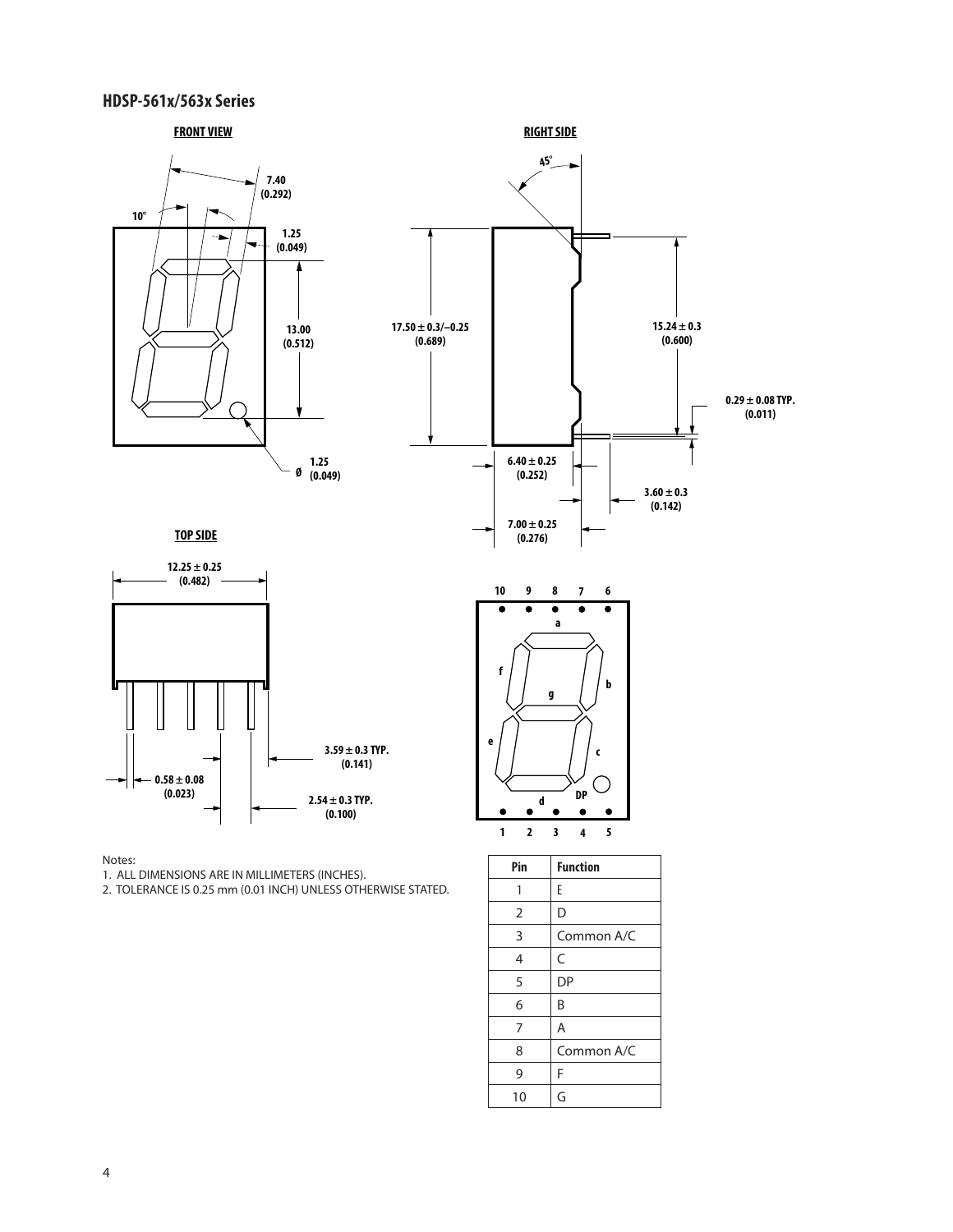### **Absolute Maximum Ratings**

| <b>Description</b>                                            | <b>HER</b>     | Green          | Yellow         | <b>AlGaAs</b>  | <b>Units</b> |
|---------------------------------------------------------------|----------------|----------------|----------------|----------------|--------------|
| Average Power per Segment or DP                               | 105            | 105            | 105            | 37             | mW           |
| Peak Forward Current per Segment or DP                        | 90             | 90             | 90             | 45             | mA           |
| DC Forward Current per Segment or DP                          | 30             | 30             | 30             | 15             | mA           |
| Operating Temperature Range                                   | $-40$ to $+80$ | $-40$ to $+80$ | $-40$ to $+80$ | $-20$ to $+80$ | °C           |
| Storage Temperature Range                                     | $-40$ to $+80$ | $-40$ to $+80$ | $-40$ to $+80$ | $-40$ to $+80$ | °C           |
| Reverse Voltage per Segment or DP                             |                |                |                |                | V            |
| Wavesoldering Temperature for 3 Seconds<br>1.59 mm below body | 250            | 250            | 250            | 250            |              |

Notes:

1. Derate above 33˚C at 0.34 mA/˚C for HER.

2. Derate above 27˚C at 0.32 mA/˚C for Green.

3. Derate above 30˚C at 0.33 mA/˚C for Yellow.

4. Derate above 60˚C at 0.25 mA/˚C for AlGaAs.

## **Electrical/Optical Characteristics at TA = 25°C**

#### **HER**

#### **Device Series HDSP-301/303E**

| <b>Parameter</b>                           | <b>Symbol</b>        | Min.  | Typ.  | Max. | <b>Units</b> | <b>Test Conditions</b> |
|--------------------------------------------|----------------------|-------|-------|------|--------------|------------------------|
| Luminous Intensity/Segment (Digit Average) | I٧                   | 1.100 | 1.800 |      | mcd          | $I_F = 10$ mA          |
| Forward Voltage/Segment or DP              | VF                   |       | 1.90  | 2.50 | V            | $I_F = 20$ mA          |
| Peak Wavelength                            | <b>APEAK</b>         |       | 635   |      | nm           | $I_F = 20$ mA          |
| Dominant Wavelength                        | Λd                   |       | 625   |      | nm           | $I_F = 20$ mA          |
| <b>Reverse Current</b>                     | 1 <sub>R</sub>       |       |       | 100  | uA           | $V_R = 5 V$            |
| Thermal Resistance LED Junction-to-Pin     | $R\theta$ $_{I-PIN}$ |       | 351.5 |      | °C/W/Seg.    |                        |

#### **HER**

#### **Device Series HDSP-561/563E**

| <b>Parameter</b>                           | <b>Symbol</b>   | Min.  | Typ.  | Max. | <b>Units</b> | <b>Test Conditions</b> |
|--------------------------------------------|-----------------|-------|-------|------|--------------|------------------------|
| Luminous Intensity/Segment (Digit Average) | I٧              | 1.100 | 1.800 |      | mcd          | $I_F = 10$ mA          |
| Forward Voltage/Segment or DP              | VF              |       | 1.90  | 2.50 | V            | $I_F = 20 \text{ mA}$  |
| Peak Wavelength                            | <b>APEAK</b>    |       | 635   |      | nm           | $I_F = 20$ mA          |
| Dominant Wavelength                        | $\mathsf{v}$    |       | 625   |      | nm           | $I_F = 20$ mA          |
| <b>Reverse Current</b>                     | ΙŖ              |       |       | 100  | uA           | $V_R = 5 V$            |
| Thermal Resistance LED Junction-to-Pin     | $R\theta$ I-PIN |       | 351.5 |      | °C/W/Seg.    |                        |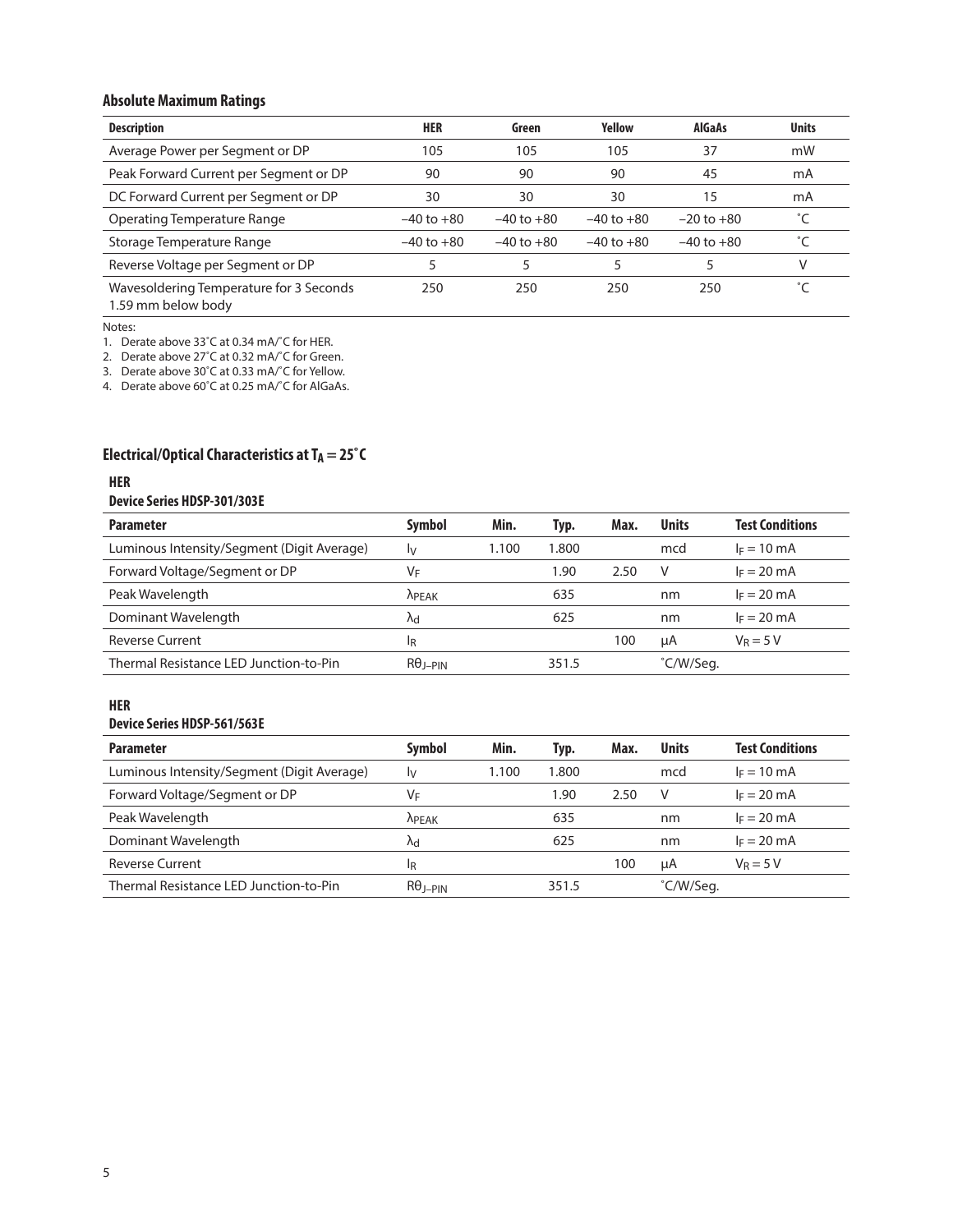## Electrical/Optical Characteristics at T<sub>A</sub> = 25<sup>°</sup>C (Cont.)

#### **Green Device Series HDSP-301/303G**

| <b>Parameter</b>                           | <b>Symbol</b>      | Min.  | Typ.  | Max. | <b>Units</b> | <b>Test Conditions</b> |
|--------------------------------------------|--------------------|-------|-------|------|--------------|------------------------|
| Luminous Intensity/Segment (digit average) | Iv                 | 1.800 | 2.800 |      | mcd          | $I_F = 10 \text{ mA}$  |
| Forward Voltage/Segment                    | VF                 |       | 2.25  | 2.50 | v            | $I_F = 20$ mA<br>or DP |
| Peak Wavelength                            | <b>APEAK</b>       |       | 568   |      | nm           | $I_F = 20$ mA          |
| Dominant Wavelength                        | $\Lambda_{\rm cl}$ |       | 573   |      | nm           | $I_F = 20 \text{ mA}$  |
| <b>Reverse Current</b>                     | ΙŖ                 |       |       | 100  | μA           | $V_R = 5 V$            |
| Thermal Resistance LED Junction-to-Pin     | $R\theta_{J-PIN}$  |       | 351.5 |      | °C/W/Seg.    |                        |

### **Green**

### **Device Series HDSP-561/563G**

| <b>Parameter</b>                           | <b>Symbol</b>     | Min.  | Typ.  | Max. | <b>Units</b> | <b>Test Conditions</b> |
|--------------------------------------------|-------------------|-------|-------|------|--------------|------------------------|
| Luminous Intensity/Segment (Digit Average) | Iv                | 1.800 | 2.800 |      | mcd          | $I_F = 10$ mA          |
| Forward Voltage/Segment or DP              | VF                |       | 2.25  | 2.50 | V            | $I_F = 20$ mA          |
| Peak Wavelength                            | <b>APEAK</b>      |       | 568   |      | nm           | $I_F = 20$ mA          |
| Dominant Wavelength                        | ۸d                |       | 573   |      | nm           | $I_F = 20$ mA          |
| <b>Reverse Current</b>                     | ΙŖ                |       |       | 100  | uA           | $V_R = 5 V$            |
| Thermal Resistance LED Junction-to-Pin     | $R\theta_{I-PIN}$ |       | 351.5 |      | °C/W/Seg.    |                        |

#### **Yellow**

#### **Device Series HDSP-301/303Y**

| <b>Parameter</b>                           | <b>Symbol</b>      | Min.  | Typ.  | Max. | <b>Units</b> | <b>Test Conditions</b> |
|--------------------------------------------|--------------------|-------|-------|------|--------------|------------------------|
| Luminous Intensity/Segment (Digit Average) | I٧                 | 1.100 | 1.800 |      | mcd          | $I_F = 10$ mA          |
| Forward Voltage/Segment or DP              | VF                 |       | 2.15  | 2.50 | V            | $I_F = 20$ mA          |
| Peak Wavelength                            | <b>APEAK</b>       |       | 589   |      | nm           | $I_F = 20 \text{ mA}$  |
| Dominant Wavelength                        | $\Lambda_{\rm cl}$ |       | 590   |      | nm           | $I_F = 20$ mA          |
| <b>Reverse Current</b>                     | 1R                 |       |       | 100  | uA           | $V_R = 5 V$            |
| Thermal Resistance LED Junction-to-Pin     | $R\theta_{J-PIN}$  |       | 351.5 |      | °C/W/Seg.    |                        |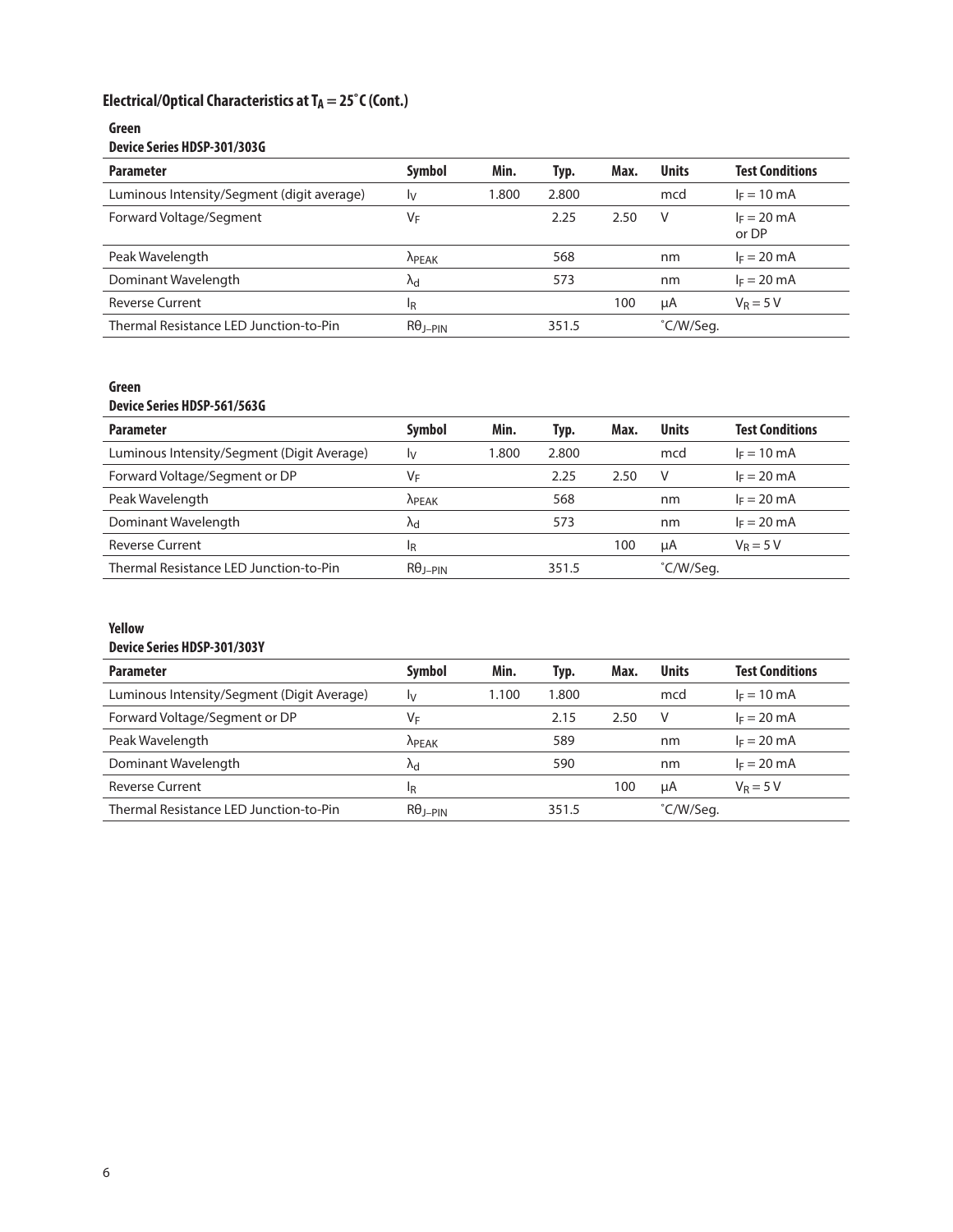### Electrical/Optical Characteristics at T<sub>A</sub> = 25°C (Cont.)

#### **Yellow Device Series HDSP-561/563Y**

| PUNIU PUNIU NIPPI PUNIPI PU                |                      |       |       |      |              |                        |  |  |  |  |  |  |
|--------------------------------------------|----------------------|-------|-------|------|--------------|------------------------|--|--|--|--|--|--|
| <b>Parameter</b>                           | Symbol               | Min.  | Typ.  | Max. | <b>Units</b> | <b>Test Conditions</b> |  |  |  |  |  |  |
| Luminous Intensity/Segment (Digit Average) | I۷                   | 1.800 | 2.800 |      | mcd          | $I_F = 10 \text{ mA}$  |  |  |  |  |  |  |
| Forward Voltage/Segment or DP              | VF                   |       | 2.15  | 2.50 | V            | $I_F = 20$ mA          |  |  |  |  |  |  |
| Peak Wavelength                            | <b>APEAK</b>         |       | 589   |      | nm           | $I_F = 20$ mA          |  |  |  |  |  |  |
| Dominant Wavelength                        | $\mathsf{v}$         |       | 590   |      | nm           | $I_F = 20 \text{ mA}$  |  |  |  |  |  |  |
| <b>Reverse Current</b>                     | 1R                   |       |       | 100  | μA           | $V_R = 5 V$            |  |  |  |  |  |  |
| Thermal Resistance LED Junction-to-Pin     | $R\theta$ $_{I-PIN}$ |       | 351.5 |      | °C/W/Seg.    |                        |  |  |  |  |  |  |

Notes:

1. Typical specification for reference only. Do not exceed absolute maximum ratings.

2. The dominant wavelength, λ, is derived from the CIE chromaticity diagram and is that single wavelength which defines the color of the device.

#### **AlGaAs**

#### **Device Series HDSP-301/303A**

| <b>Parameter</b>                           | <b>Symbol</b>            | Min.  | Typ.  | Max. | <b>Units</b> | <b>Test Conditions</b> |
|--------------------------------------------|--------------------------|-------|-------|------|--------------|------------------------|
| Luminous Intensity/Segment (Digit Average) | I٧                       | 0.280 | 0.450 |      | mcd          | $I_F = 1$ mA           |
| Forward Voltage/Segment or DP              | VF                       |       | 1.80  | 2.20 | V            | $I_F = 20$ mA          |
| Peak Wavelength                            | <b>APEAK</b>             |       | 660   |      | nm           | $I_F = 20$ mA          |
| Dominant Wavelength                        | Λd                       |       | 643   |      | nm           | $I_F = 20$ mA          |
| <b>Reverse Current</b>                     | 1 <sub>R</sub>           |       |       | 100  | uA           | $V_R = 5 V$            |
| Thermal Resistance LED Junction-to-Pin     | $R\theta_{\text{I-PIN}}$ |       | 351.5 |      | °C/W/Seg.    |                        |

### **AlGaAs**

#### **Device Series HDSP-561/563A**

| <b>Parameter</b>                           | <b>Symbol</b>      | Min.  | Typ.  | Max. | <b>Units</b> | <b>Test Conditions</b> |
|--------------------------------------------|--------------------|-------|-------|------|--------------|------------------------|
| Luminous Intensity/Segment (Digit Average) | I٧                 | 0.280 | 0.450 |      | mcd          | $I_F = 1$ mA           |
| Forward Voltage/Segment or DP              | VF                 |       | 1.80  | 2.20 | V            | $I_F = 20$ mA          |
| Peak Wavelength                            | <b>APEAK</b>       |       | 660   |      | nm           | $I_F = 20$ mA          |
| Dominant Wavelength                        | $\Lambda_{\rm cl}$ |       | 643   |      | nm           | $I_F = 20$ mA          |
| <b>Reverse Current</b>                     | 1R                 |       |       | 100  | μA           | $V_R = 5 V$            |
| Thermal Resistance LED Junction-to-Pin     | $R\theta_{J-PIN}$  |       | 351.5 |      | °C/W/Seg.    |                        |

Notes:

1. Typical specification for reference only. Do not exceed absolute maximum ratings.

2. The dominant wavelength, λ, is derived from the CIE chromaticity diagram and is that single wavelength which defines the color of the device.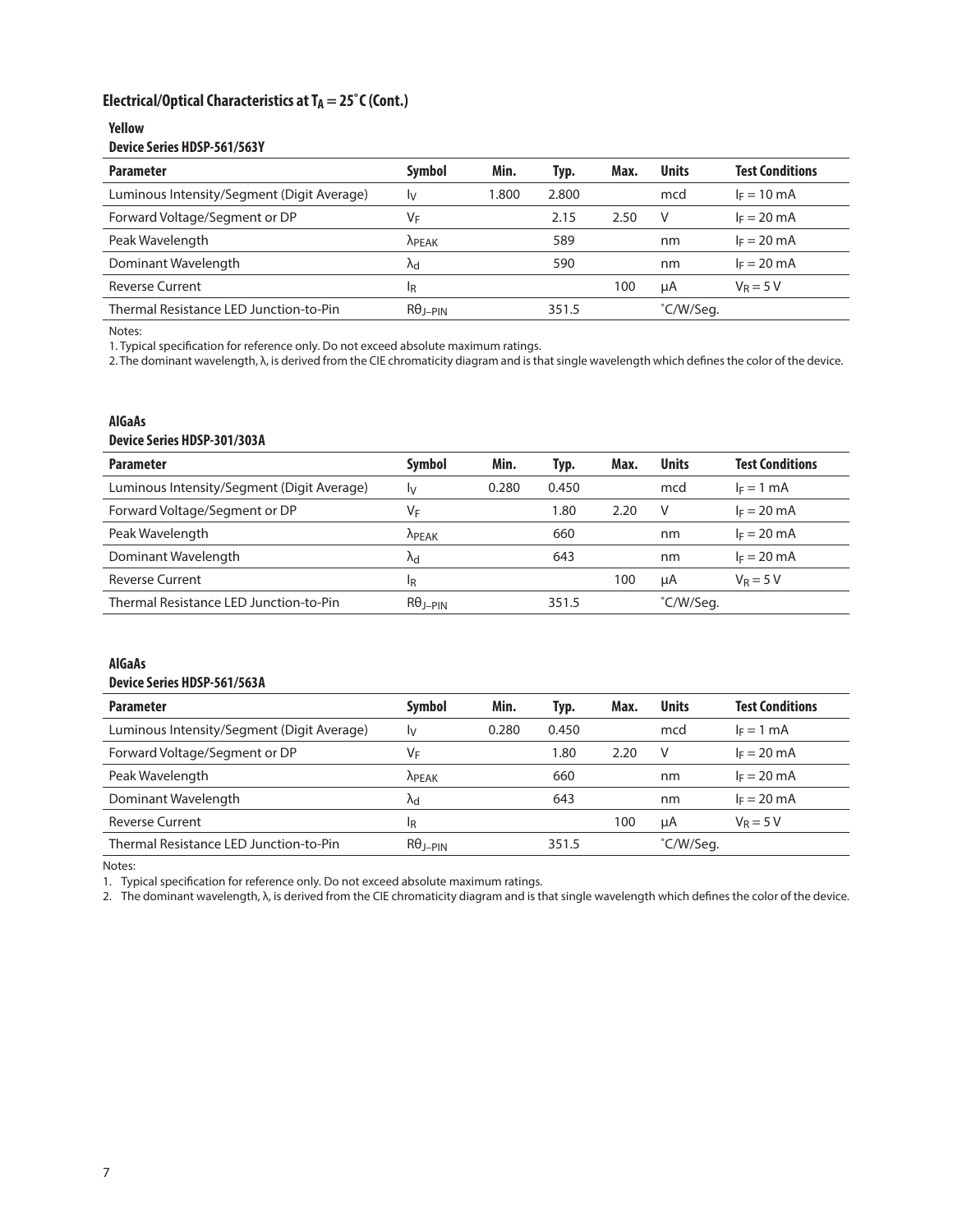### **Intensity Bin Limits (mcd)**

### **Green**

|  |  |  |  |  |  |  |  |  |  |  |  |  | HDSP-301G/303G/561G/563G |  |  |
|--|--|--|--|--|--|--|--|--|--|--|--|--|--------------------------|--|--|
|--|--|--|--|--|--|--|--|--|--|--|--|--|--------------------------|--|--|

| <b>IV Bin Category</b> | Min.  | Max.  |
|------------------------|-------|-------|
|                        | 1.800 | 3.600 |
|                        | 2.800 | 5.600 |

### **Yellow**

**HDSP-301Y/303Y** 

| <b>IV Bin Category</b> | Min.  | Max.  |
|------------------------|-------|-------|
|                        | 1.100 | 2.200 |
|                        | 1.800 | 3.600 |

## **Color Categories**

|        |               | <b>Dominant Wavelength (nm)</b> |        |  |
|--------|---------------|---------------------------------|--------|--|
| Color  | <b>Bin</b>    | Min.                            | Max.   |  |
| Green  | 3             | 570.00                          | 574.50 |  |
|        | 4             | 567.00                          | 571.50 |  |
| Yellow | $\mathcal{P}$ | 586.50                          | 590.00 |  |
|        | ξ             | 584.00                          | 587.50 |  |

#### Note:

1. All categories are established for classification of products. Products may not be available in all categories. Please contact your Avago representatives for further clarification/information.

#### **Yellow**

**HDSP-561Y/563Y** 

| <b>IV Bin Category</b> | Min.  | Max.  |
|------------------------|-------|-------|
|                        | 1.800 | 3.600 |
|                        | 2.800 | 5.600 |

### **HER**

#### **HDSP-301E/303E**

| IV Bin Category | Min.  | Max.  |
|-----------------|-------|-------|
|                 | 1.100 | 2.200 |
|                 | 1.800 | 3.600 |

#### **AlGaAs Red**

#### **HDSP-301A/303A/561A/563A**

| <b>IV Bin Category</b> | Min.  | Max.  |
|------------------------|-------|-------|
|                        | 0.280 | 0.560 |
|                        | 0.450 | 0.900 |

#### **HER HDSP-561E/563E**

| <b>IV Bin Category</b> | Min.  | Max. |  |
|------------------------|-------|------|--|
|                        | 2.001 | 3.2  |  |
|                        | 3.201 | 5.05 |  |

Note: Tolerance is ± 10%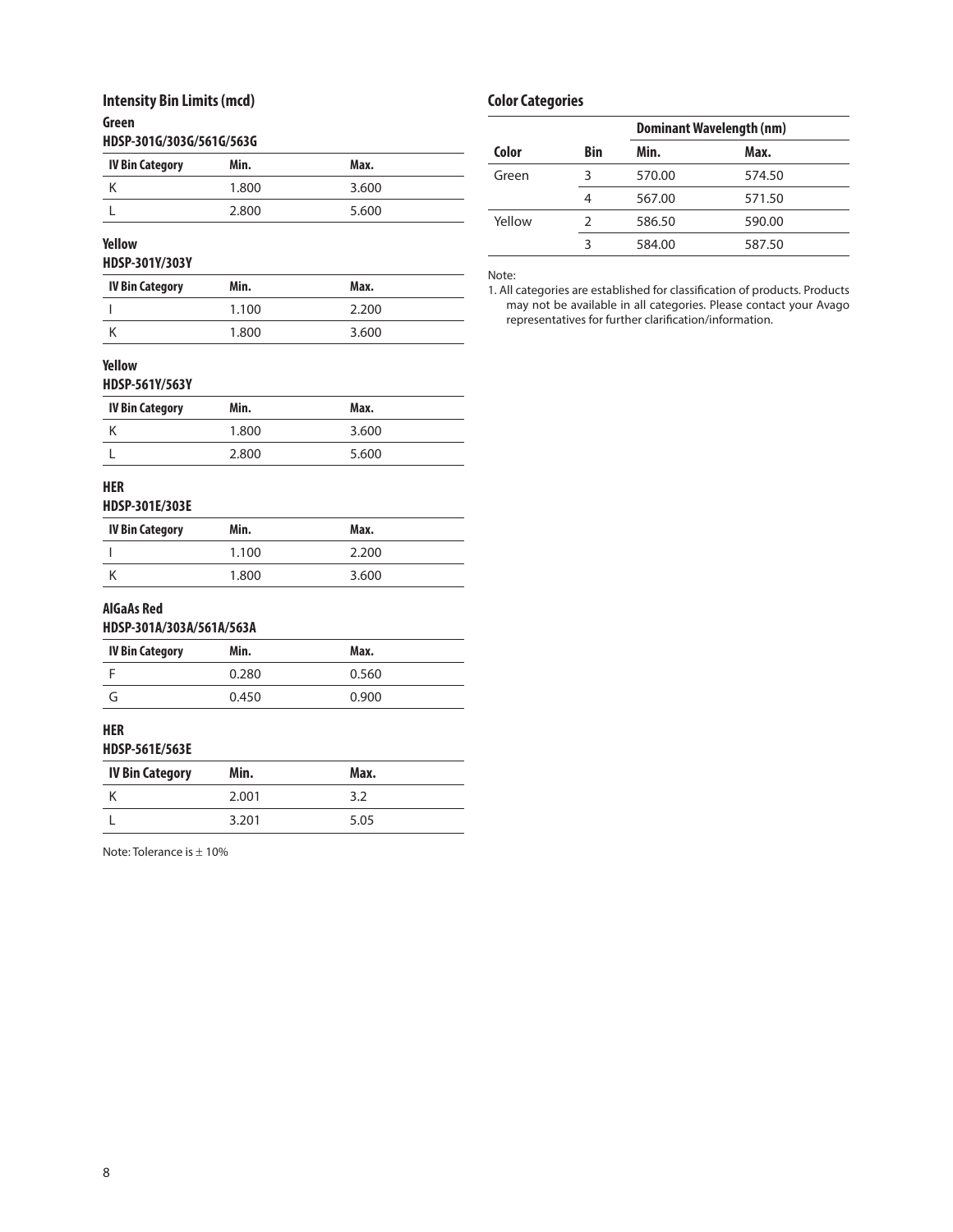### **HDSP-301x/303x Series HDSP-561x/563x Series**



**Figure 1. Maximum allowable DC current vs. ambient temperature.**

**HER**

**AlGaAs**

**2.0**











**Figure 3. Relative luminous intensity vs. DC forward current.**

**Figure 5. Forward current vs. forward voltage.**



**3.0 5.0**

**Figure 6. Relative luminous intensity vs. DC forward current.**

**I**<sub>F</sub> - FORWARD CURRENT PER SEGMENT - mA **F – FORWARD CURRENT PER SEGMENT – mA** **120**

**100**

**60**

**40**

**20**

**80**

**0.0 0**